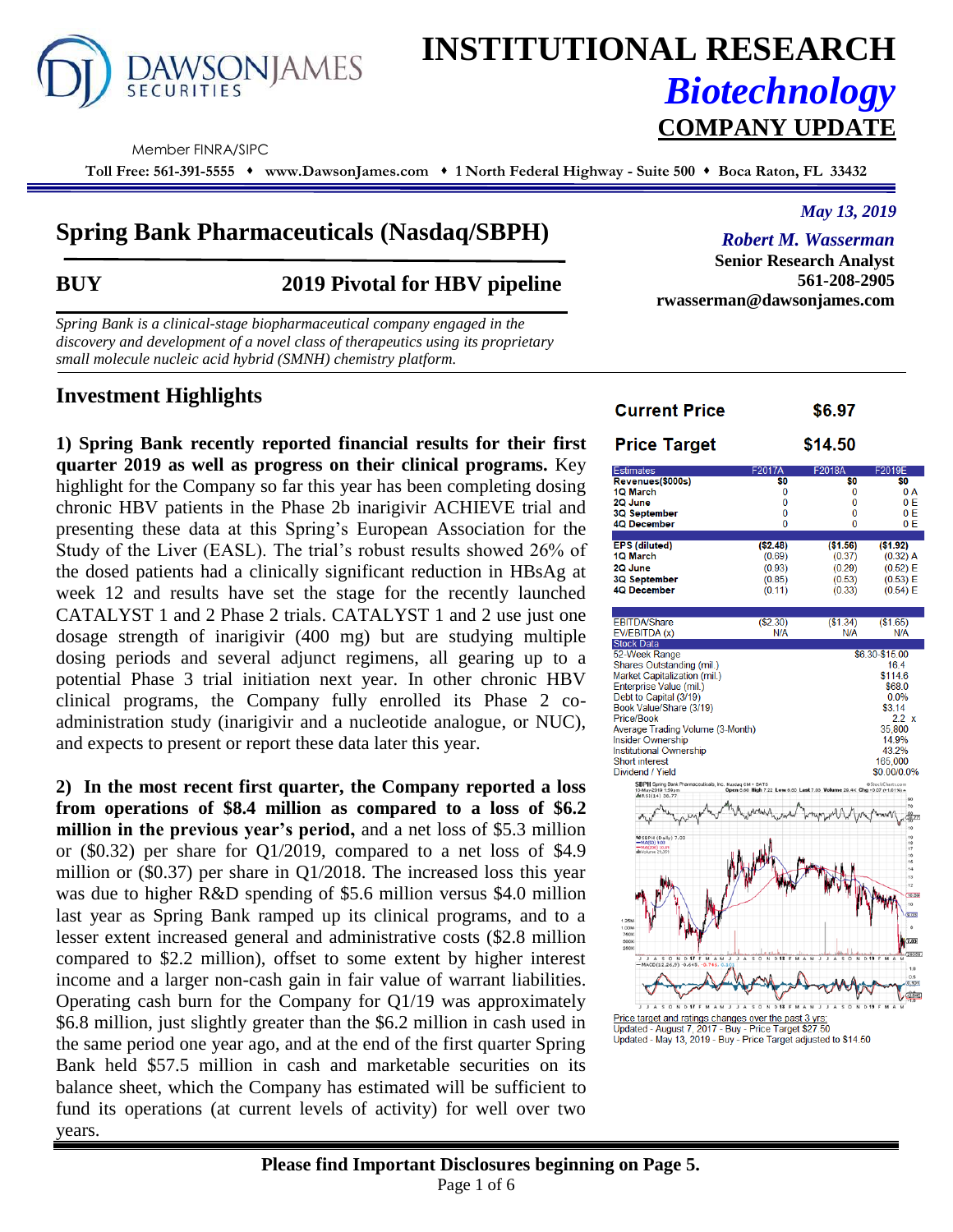**3) Spring Bank is also making progress within other areas of its clinical pipeline, including its intravenously-administered STING (STimulator of INterferon Genes) agonist SB 11285 in oncology and a novel lead antisense compound for use against HBV infection.** In that regard, the Company has reported positive discussions with regulatory agencies related to SB 11285 such that it expects to file an IND this quarter (Q2/19) and if the application is approved, Spring Bank will initiate a Phase 1b clinical trial in solid tumors soon thereafter. In the new antisense area, the Company has identified a lead compound for advancement into non-clinical studies with a target timeline of late 2020 for initiation of a triple combination study in chronic HBV patients involving inarigivir, a NUC, and the new lead antisense compound. The chart below depicts the current status of Spring Bank's clinical pipeline:

| <b>Therapeutic Areas</b>               | <b>Compound</b>                                                                | Discovery/Lead<br><b>Optimization</b> | <b>Preclinical</b> | Phase 1 | Phase 2 | Phase 3 |  |  |  |  |  |
|----------------------------------------|--------------------------------------------------------------------------------|---------------------------------------|--------------------|---------|---------|---------|--|--|--|--|--|
|                                        | <b>Inarigivir</b>                                                              |                                       |                    |         |         |         |  |  |  |  |  |
| <b>HBV</b>                             | Monotherapy                                                                    |                                       |                    |         |         |         |  |  |  |  |  |
|                                        | <b>Funded by Gilead</b><br>Co-Administration with Gilead's Vemlidy®            |                                       |                    |         |         |         |  |  |  |  |  |
|                                        | Co-Administration with NUCs                                                    |                                       |                    |         |         |         |  |  |  |  |  |
|                                        | SB 9225 (inarigivir + tenofovir disoproxil<br>fumarate) fixed-dose combination |                                       |                    |         |         |         |  |  |  |  |  |
|                                        | <b>HBx-gene antagonist</b>                                                     |                                       |                    |         |         |         |  |  |  |  |  |
| <b>Cancers</b>                         | <b>Second-Generation STING Agonists</b>                                        |                                       |                    |         |         |         |  |  |  |  |  |
|                                        | SB 11285 (intravenous, intratumoral)                                           |                                       |                    |         |         |         |  |  |  |  |  |
|                                        | Multiple analogs (nanoparticle, neoadjuvant<br>and ADC development)            |                                       |                    |         |         |         |  |  |  |  |  |
|                                        | RIG-I agonist                                                                  |                                       |                    |         |         |         |  |  |  |  |  |
| <b>Inflammatory</b><br><b>Diseases</b> | <b>STING antagonist</b>                                                        |                                       |                    |         |         |         |  |  |  |  |  |

*Source: Spring Bank Pharmaceuticals*

## **Conclusion/Stock Valuation**

We are maintaining our BUY rating on Spring Bank Pharmaceuticals based on recent positive clinical progress and balance sheet strength, but adjusting our price target to \$14.50 due to share dilution since our last report as well as recent general market weakness. Based on an 11-member comparable group of similar-stage HBV and infectious disease stocks, which include Arbutus Biopharma (ABUS, Not Rated), Assembly Biosciences (ASMB, Not Rated), Aduro Biotech (ADRO, Not Rated), Vaxart (VXRT, Not Rated), ContraVir Pharma (CTRV, Not Rated), DynaVax (DVAX, Not Rated), Eiger BioPharma (EIGR, Not Rated), Inovio (INO, Not Rated), Novavax (NVAX, Not Rated), ProQR (PRQR, Not Rated), and TransGene (TRGNF, Not Rated), SPBH shares currently trade at a considerable discount to others in this group. Using an average market capitalization of slightly more than \$240 million for our comparable group, we estimate a stock valuation of \$14.50 for SBPH shares, and therefore we are re-iterating our BUY rating on SBPH.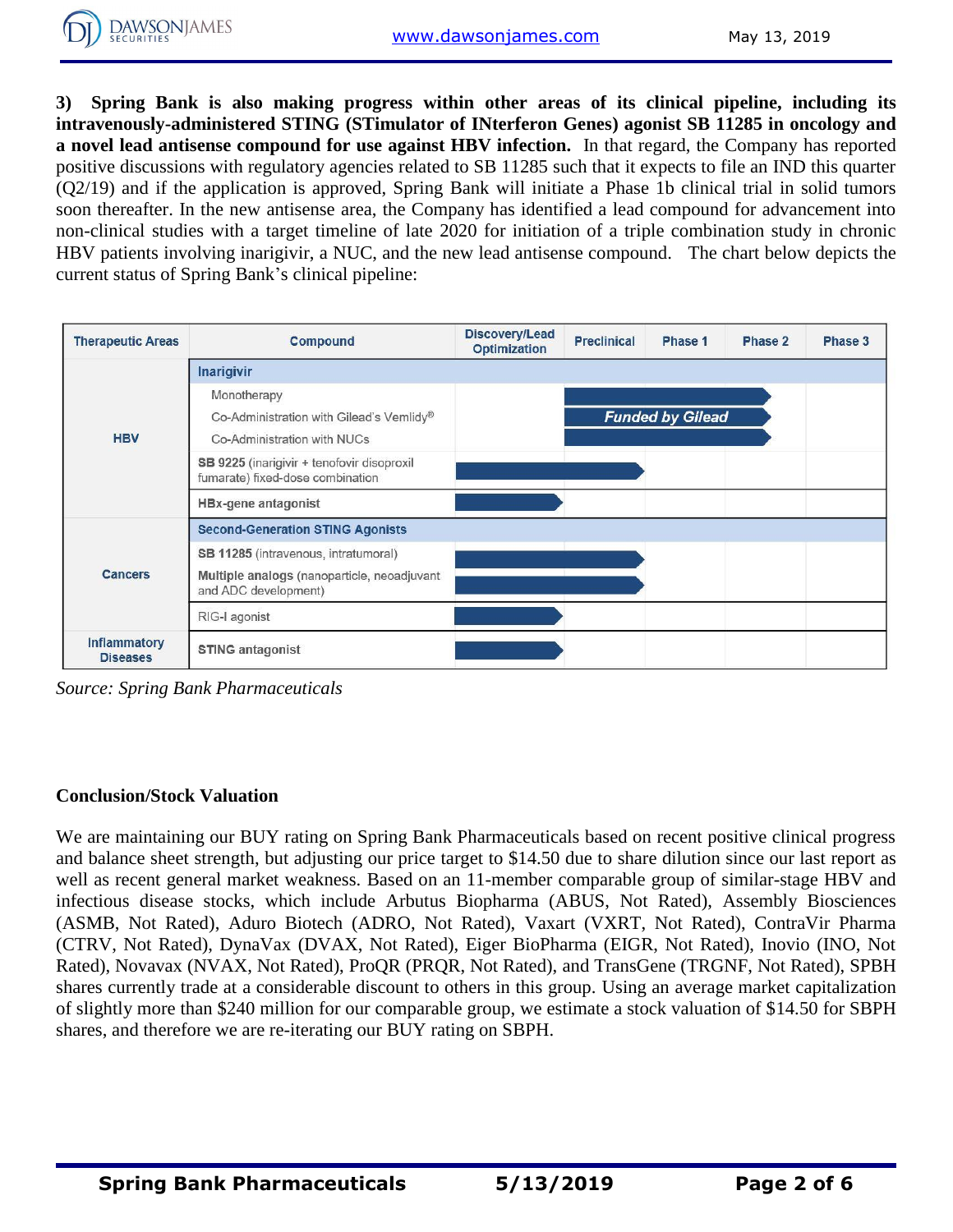

**Risk Factors**

**In addition to normal economic and market risk factors that impact most equities and the common risks shared by Spring Bank with other companies in the industry, we believe an investment in SBPH involves the following risks:**

- **Reliance on key management** At present, SBPH relies on several key members of its management team who either founded the Company or have been in key executive positions for an extended period of time. Should one or more of these key executives leave the Company, SBPH could find it difficult to replace their long-standing knowledge of operations and industry expertise.
- **Reliance on partnerships –** To date, SBPH has signed a number of marketing and development partnerships for its pharmaceutical technologies and products. Thus, in the future certain factors related to product marketing and sales and new product development may be determined by third parties and out of the control of Company management.
- **Limited stock liquidity**  Trading volume in SBPH stock is comparatively light and these shares have a relatively limited history of trading on US stock exchanges compared with other healthcare stocks. As such, news regarding SBPH, its target market, partners and/or competitors could lead to significant volatility in the stock price.
- **Competitive Markets** The Company and its partners compete in its target pharmaceutical product markets with a number of companies, many of which are considerably larger than the Company. There can be no assurance that the Company and its partners will be able to successfully compete and launch new products into these competitive markets in the future.
- **FDA and regulatory risks** SBPH and its marketing partners are subject to regulatory review for its ongoing research and development activities, principally the US Food and Drug Administration's application processes. In addition, the quality assurance and manufacture of the Company's pharmaceutical products are subject to ongoing oversight and regulation, and any negative correspondence from the FDA or other regulatory agencies could have an adverse effect on the ongoing operations of the Company.
- **Lack of historic profitability** SBPH has not achieved operating profitability on a quarterly basis for several years, and according to our forecasts may not be expected to do so in the near future. Although the Company maintains adequate cash reserves at the present time, there can be no assurance the Company will not need to raise additional working capital in the future should operating losses continue.
- **Need to defend patents and other intellectual property** SBPH currently holds US and International patents on its platform technologies and processes, some of which expire in the near future. The Company may be required to defend its patents in the US and overseas in the future, and there can be no assurance these defenses will be successful.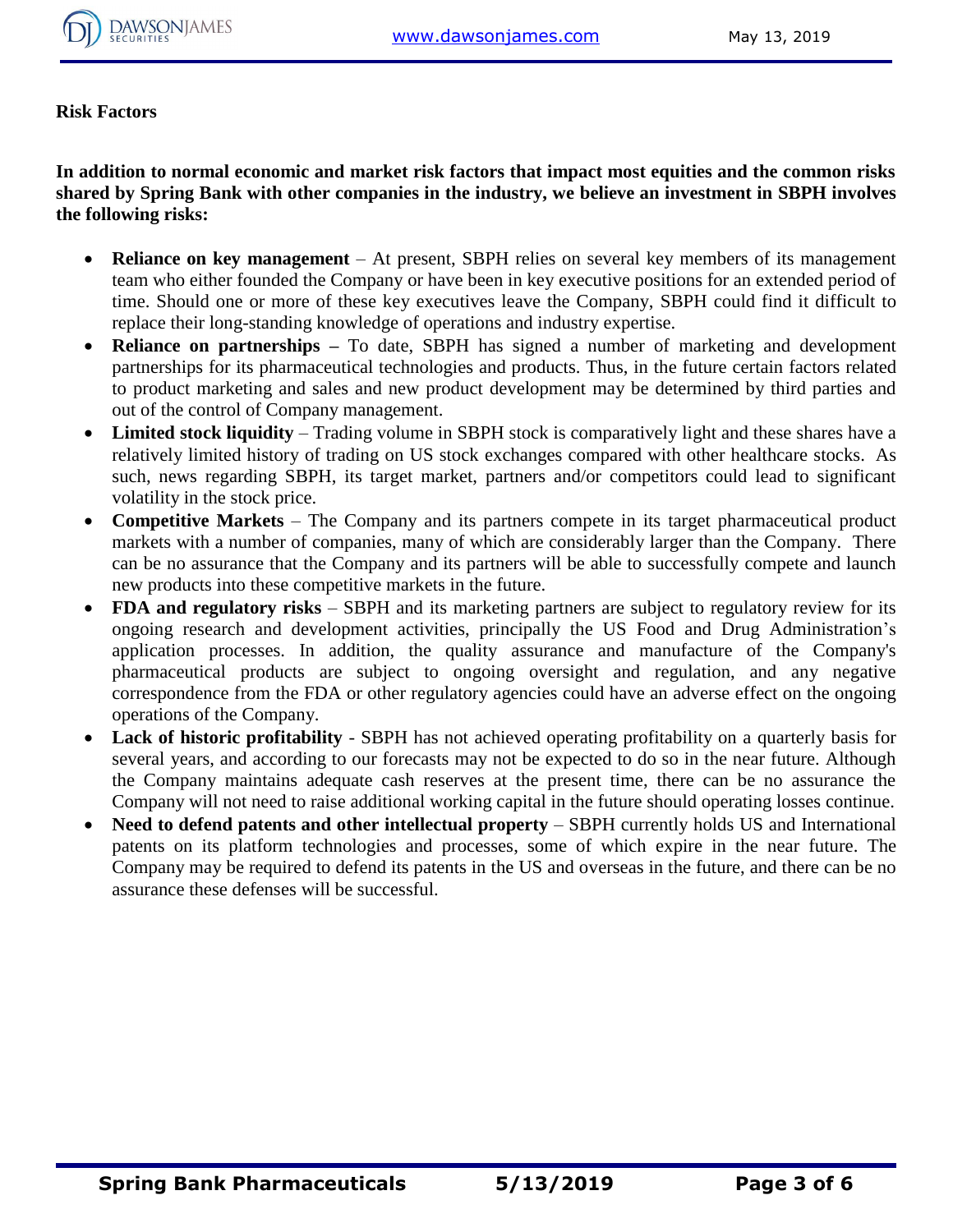

# [www.dawsonjames.com](http://www.dawsonjames.com/) May 13, 2019

| <b>Robert M. Wasserman</b> |
|----------------------------|
|----------------------------|

|                                           |                       |                         |                         |                      |                            | <b>Spring Bank Pharmaceuticals, Inc.</b><br><b>Consolidated Statements of Income</b><br>(In 000s, except per share data) |                                       |              |                           |                      |                           |                          |            |
|-------------------------------------------|-----------------------|-------------------------|-------------------------|----------------------|----------------------------|--------------------------------------------------------------------------------------------------------------------------|---------------------------------------|--------------|---------------------------|----------------------|---------------------------|--------------------------|------------|
| <b>FYE December</b>                       | 2015                  | 2016                    | 2017                    | 1018<br><b>March</b> | <b>2018</b><br><u>June</u> | 3Q18<br><b>September</b>                                                                                                 | 4Q18<br><b>December</b>               | 2018         | 1019<br>March             | 2019E<br><b>June</b> | 3Q19E<br><b>September</b> | 4Q19E<br><b>December</b> | 2019E      |
| Grant revenue                             | \$946                 | \$352                   | \$0                     | \$0                  | \$0                        | \$0                                                                                                                      | \$0                                   | \$0          | \$0                       | \$0                  | \$O                       | \$O                      | \$0        |
| <b>Operating Expenses</b>                 |                       |                         |                         |                      |                            |                                                                                                                          |                                       |              |                           |                      |                           |                          |            |
| Research and development                  | 7,539                 | 14,018                  | 13,075                  | 3,977                | 5,555                      | 5.656                                                                                                                    | 4,563                                 | 19,751       | 5,567                     | 5,600                | 5,700                     | 5,800                    | 22,667     |
| General and administrative                | 5,003                 | 5,739                   | 8,178                   | 2,223                | 2,399                      | 2,059                                                                                                                    | 2,038                                 | 8,719        | 2,810                     | 2,900                | 3,000                     | 3,100                    | 11,810     |
| Other operating expenses                  | $\overline{0}$        | $\overline{\mathbf{0}}$ | $\overline{0}$          | 0                    | $\overline{0}$             | $\overline{0}$                                                                                                           | Ō                                     | $\Omega$     | $\overline{0}$            | $\overline{0}$       | $\overline{0}$            | $\overline{\mathbf{0}}$  |            |
| Total operating expenses                  | 12,542                | 19,757                  | 21,253                  | 6,200                | 7,954                      | 7,715                                                                                                                    | 6,601                                 | 28,470       | 8,377                     | 8,500                | 8,700                     | 8,900                    | 34,477     |
| Income (loss) from operations             | (\$11,596)            | (\$19,405)              | (\$21,253)              | $($ \$6,200)         | (S7, 954)                  | (S7,715)                                                                                                                 | ( \$6,601)                            | (S28, 470)   | (S8, 377)                 | (S8, 500)            | (S8,700)                  | (S8,900)                 | (S34, 477) |
| Other income (loss)                       | <u>14</u>             | 2,031                   | (6, 442)                | 1,336                | 4,147                      | (1.079)                                                                                                                  | 1,230                                 | 5,634        | 3,066                     | (100)                | (100)                     | (100)                    | 2,766      |
| Net income (loss) before taxes            | ( \$11, 582)          | ( \$17,374)             | ( \$27,695)             | (54, 864)            | ( \$3, 807)                | (S8, 794)                                                                                                                | (55,371)                              | (522, 836)   | ( \$5,311)                | $($ \$8,600)         | ( \$8, 800)               | $($ \$9,000)             | (S31,711)  |
| Income taxes                              | 0                     | $\overline{\mathbf{0}}$ | $\overline{\mathbf{0}}$ | $\Omega$             | Q                          | $\overline{\mathbf{0}}$                                                                                                  | 0                                     | 0            | $\overline{0}$            | $\overline{0}$       | $\overline{0}$            | $\overline{\mathbf{0}}$  | O          |
| Net income (loss)                         | (\$11,582)            | (\$17,374)              | (S27, 695)              | (S4, 864)            | (S3, 807)                  | (S8, 794)                                                                                                                | (\$5,371)                             | ( \$22, 836) | (\$5,311)                 | (S8,600)             | (\$8,800)                 | ( \$9,000)               | (\$31,711  |
| Basic income per share                    | ( \$2.04)             | (\$2.39)                | (S2.48)                 | (S0.37)              | (50.29)                    | (\$0.59)                                                                                                                 | (S0.33)                               | (\$1.59)     | (S0.32)                   | (50.52)              | (50.53)                   | (50.54)                  | \$1.92     |
| Diluted income per share                  | (\$2.04)              | (52.39)                 | (S2.48)                 | (S0.37)              | (50.29)                    | (\$0.53)                                                                                                                 | (S0.33)                               | \$1.56       | (S0.32)                   | ( \$0.52)            | (S0.53)                   | (S0.54)                  | \$1.92     |
|                                           |                       |                         |                         |                      |                            |                                                                                                                          |                                       |              |                           |                      |                           |                          |            |
| Basic shares outstanding                  | 5,683                 | 7,257                   | 11,153                  | 12,992               | 13,179                     | 14,841                                                                                                                   | 16,400                                | 14,372       | 16,437                    | 16,500               | 16,600                    | 16,700                   | 16,559     |
| Diluted shares outstanding                | 5,683                 | 7,257                   | 11,153                  | 12,992               | 13,179                     | 16,475                                                                                                                   | 16,400                                | 14,619       | 16,437                    | 16,500               | 16,600                    | 16,700                   | 16,559     |
| Key ratios:                               |                       |                         |                         |                      |                            |                                                                                                                          |                                       |              |                           |                      |                           |                          |            |
| Revenue growth                            | N/A                   | N/A                     | N/A                     | N/A                  | N/A                        | N/A                                                                                                                      | N/A                                   | N/A          | N/A                       | N/A                  | N/A                       | N/A                      | N/l        |
| G & A/revenue                             | N/A                   | N/A                     | N/A                     | N/A                  | N/A                        | N/A                                                                                                                      | N/A                                   | N/A          | N/A                       | N/A                  | N/A                       | N/A                      | N/l        |
| R&D/revenue                               | N/A                   | N/A                     | N/A                     | N/A                  | N/A                        | N/A                                                                                                                      | N/A                                   | N/A          | N/A                       | N/A                  | N/A                       | N/A                      | N/l        |
| <b>Tax Rate</b>                           | 0.0%                  | 0.0%                    | 0.0%                    | 0.0%                 | 0.0%                       | 0.0%                                                                                                                     | 0.0%                                  | 0.0%         | 0.0%                      | 0.0%                 | 0.0%                      | 0.0%                     | 0.09       |
| Deprec, amort & non-cash comp.            | 1,213                 | 2,390                   | 2,000                   | 700                  | 750                        | 800                                                                                                                      | 950                                   | 3,200        | 1,100                     | 1,100                | 1,100                     | 1.100                    | 4,400      |
| Cash Flow/share                           | (\$1.82)              | ( \$2.06)               | ( \$2.30)               | (50.32)              | (50.23)                    | (50.49)                                                                                                                  | (S0.27)                               | (\$1.34)     | (50.26)                   | (50.45)              | (S0.46)                   | (50.47)                  | (S1.65)    |
| EBITDA/share                              | (\$1.82)              | ( \$2.06)               | ( \$2.30)               | (50.32)              | (S0.23)                    | (S0.49)                                                                                                                  | (S0.27)                               | ( \$1.34)    | (S0.26)                   | (S0.45)              | (S0.46)                   | (S0.47)                  | (\$1.65    |
|                                           | <b>Balance Sheets</b> |                         |                         |                      |                            |                                                                                                                          |                                       |              |                           |                      |                           |                          |            |
|                                           | (5000s)               |                         |                         |                      |                            |                                                                                                                          |                                       |              |                           |                      |                           |                          |            |
| Assets:                                   | 12/31/18              | 3/31/19                 |                         |                      |                            |                                                                                                                          |                                       |              |                           |                      |                           |                          |            |
| <b>Current Assets</b>                     |                       |                         |                         |                      |                            |                                                                                                                          | <b>Quarterly Earnings Comparisons</b> |              |                           |                      |                           |                          |            |
| Cash and equivalents                      | \$14,724              | \$16,750                |                         |                      |                            |                                                                                                                          | <b>March</b>                          | <b>June</b>  | <b>September December</b> |                      | <b>Total</b>              |                          |            |
| Marketable securities                     | 32,914                | 29,857                  |                         |                      |                            | <b>Revenues (in \$Mill)</b>                                                                                              |                                       |              |                           |                      |                           |                          |            |
| Prepaid expenses and other current assets | 1,649                 | 1,218                   |                         |                      |                            | 2015                                                                                                                     | 250                                   | 331          | 260                       | 105                  | 946                       |                          |            |
| Total current                             | 49,287                | 47,825                  |                         |                      |                            | 2016                                                                                                                     | 280                                   | 72           | $\theta$                  | $\mathbf 0$          | 352                       |                          |            |
| Marketable securities, long-term          | 16,804                | 10,873                  |                         |                      |                            | 2017                                                                                                                     | 0                                     | $\mathbf{0}$ | $\bf{0}$                  | $\bf{0}$             | $\mathbf{0}$              |                          |            |
| Property and equipment, net               | 2,319                 | 2,307                   |                         |                      |                            | 2018                                                                                                                     | 0                                     | $\mathbf{0}$ | 0                         | 0                    | $\mathbf{0}$              |                          |            |
| Other long-term assets                    | 401                   | 3,347                   |                         |                      |                            | 2019E                                                                                                                    | 0                                     | $\mathbf{0}$ | 0                         | $\bf{0}$             | $\bf{0}$                  |                          |            |
| <b>Total Assets</b>                       | \$68,811              | \$64,352                |                         |                      |                            |                                                                                                                          |                                       |              |                           |                      |                           |                          |            |
|                                           |                       |                         |                         |                      |                            |                                                                                                                          | <b>Earnings per Share (diluted)</b>   |              |                           |                      |                           |                          |            |
| Liabilities:                              |                       |                         |                         |                      |                            | 2015                                                                                                                     | (S0.37)                               | (S0.39)      | (S0.59)                   | (50.68)              | (S2.04)                   |                          |            |
| <b>Current liabilities</b>                |                       |                         |                         |                      |                            | 2016                                                                                                                     | (51.11)                               | (50.62)      | (S0.53)                   | (50.28)              | (S2.39)                   |                          |            |
| Accounts payable                          | \$1,880               | \$1,986                 |                         |                      |                            | 2017                                                                                                                     | (50.69)                               | (S0.93)      | (S0.85)                   | (50.11)              | ( \$2.48)                 |                          |            |
| Accrued expenses and other current        | 2,367                 | 1,962                   |                         |                      |                            | 2018                                                                                                                     | (S0.37)                               | (50.29)      | (S0.53)                   | (S0.33)              | (\$1.56)                  |                          |            |
| <b>Total</b> current                      | 4,247                 | 3,948                   |                         |                      |                            | 2019E                                                                                                                    | (S0.32)                               | (50.52)      | (50.53)                   | (S0.54)              | (\$1.92)                  |                          |            |
| Warrant liabilities                       | 8,511                 | 5,690                   |                         |                      |                            |                                                                                                                          |                                       |              |                           |                      |                           |                          |            |
| Other long-term                           | 193                   | 3,168                   |                         |                      |                            |                                                                                                                          |                                       |              |                           |                      |                           |                          |            |
| <b>Total liabilities</b>                  | 12,951                | 12,806                  |                         |                      |                            |                                                                                                                          |                                       |              |                           |                      |                           |                          |            |
| Stockholders' equity                      | 55,860                | 51,546                  |                         |                      |                            |                                                                                                                          |                                       |              |                           |                      |                           |                          |            |
| <b>TOTAL LIAB &amp; EQ</b>                | \$68,811              | \$64,352                |                         |                      |                            |                                                                                                                          |                                       |              |                           |                      |                           |                          |            |

*Source: Dawson James Securities, Inc. estimates; Company documents*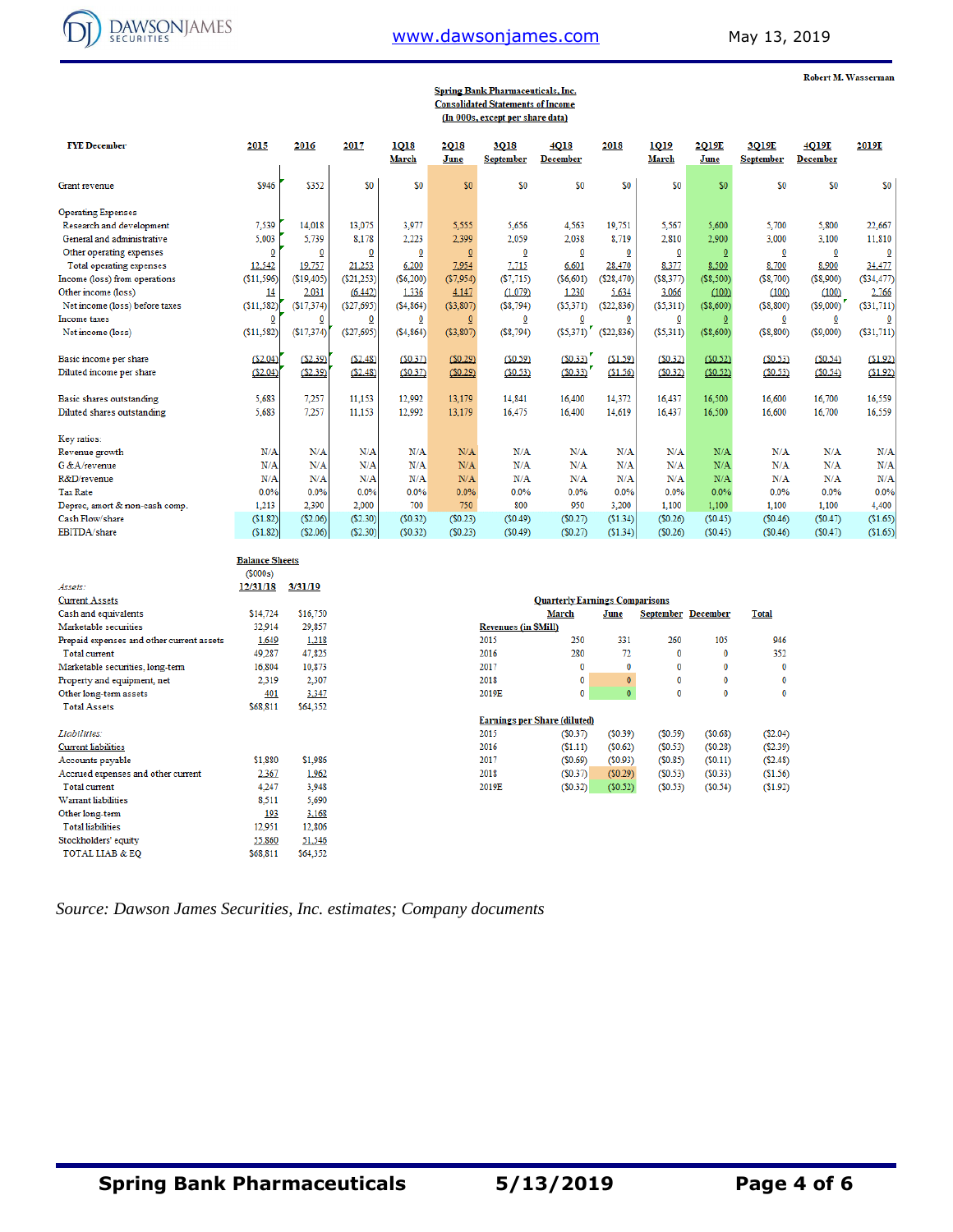

### **Important Disclosures:**

### **Price Chart:**



Price target and ratings changes over the past 3 years: Updated – Buy – August 7, 2017 – Price Target \$27.50 Updated – Buy – May 13, 2019 – Price Target adjusted to \$14.50

Dawson James Securities, Inc. (the "Firm") is a member of the Financial Industry Regulatory Authority ("FINRA") and the Securities Investor Protection Corporation ("SIPC").

The Firm does not make a market in the securities of the subject company(s). The Firm has NOT engaged in investment banking relationships with SBPH in the prior twelve months, as a manager or co-manager of a public offering and has NOT received compensation resulting from those relationships. The Firm may seek compensation for investment banking services in the future from the subject company(s). The Firm has NOT received other compensation from the subject company(s) in the last 12 months for services unrelated to investment banking.

Neither the research analyst(s) whose name appears on this report nor any member of his (their) household is an officer, director or advisory board member of these companies. The Firm and/or its directors and employees may own securities of the company(s) in this report and may increase or decrease holdings in the future. As of April 30, 2019, the Firm as a whole did not beneficially own 1% or more of any class of common equity securities of the subject company(s) of this report. The Firm, its officers, directors, analysts or employees may effect transactions in and have long or short positions in the securities (or options or warrants related to those securities) of the company(s) subject to this report. The Firm may effect transactions as principal or agent in those securities.

Analysts receive no direct compensation in connection with the Firm's investment banking business. All Firm employees, including the analyst(s) responsible for preparing this report, may be eligible to receive non-product or service specific monetary bonus compensation that is based upon various factors, including total revenues of the Firm and its affiliates as well as a portion of the proceeds from a broad pool of investment vehicles consisting of components of the compensation generated by investment banking activities, including but not limited to shares of stock and/or warrants, which may or may not include the securities referenced in this report.

Although the statements in this report have been obtained from and are based upon recognized statistical services, issuer reports or communications, or other sources that the Firm believes to be reliable, we cannot guarantee their accuracy. All opinions and estimates included in this report constitute the analyst's judgment as of the date of this report and are subject to change without notice.

**Information about valuation methods and risks can be found in the "STOCK VALUATION" and "RISK FACTORS" sections of this report.**